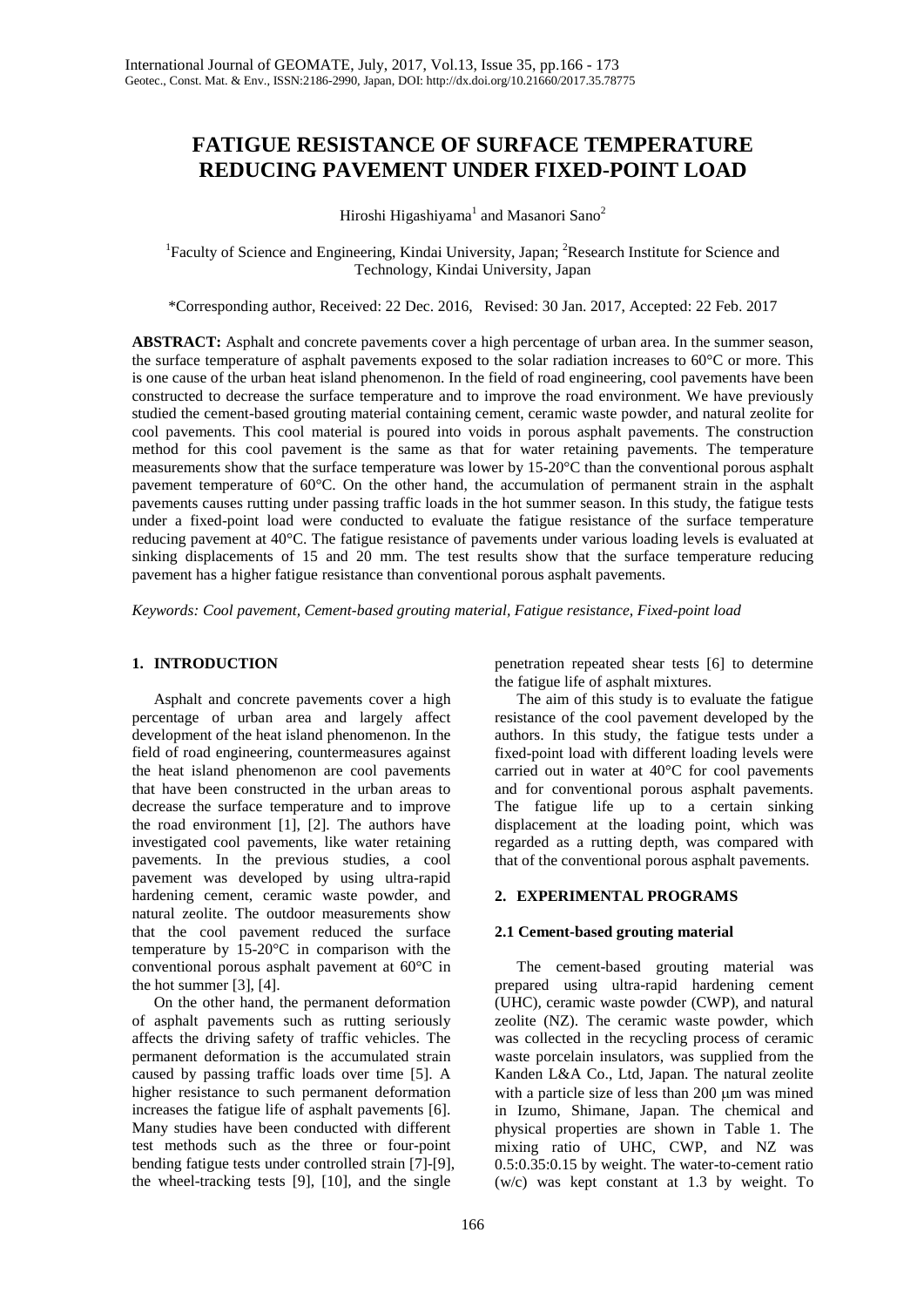increase the workability of the cement-based grouting material and the labor time during infiltration into porous asphalt pavements, an air entraining and high-range water reducing agent supplied from BASF Japan Ltd., Japan and a setting retarder were added by 3% and 0.4% of the UHC by weight, respectively [3], [4].

The flow value, which is evaluated by the falling flow time, measured by a method using a Ptype funnel with a volume of 1725 ml according to JSCE-F 521 [11] was 9.34 s after the mixing of the cement-based grouting material finishes. This value is within the range of flow times of 9 to 13 s recommended by road constructors in Japan. The compressive strength development of the cementbased grouting material is shown in Fig.1. Three cylindrical specimens with a diameter of 50 mm and a height of 100 mm were used for each curing age. The curing condition was in the arbitrary room temperature with no control, which was the same curing condition used for the cool pavements

Table 1 Chemical and physical properties

| Properties                     | <b>CWP</b> | NZ.   |  |  |
|--------------------------------|------------|-------|--|--|
| Chemical compositions (wt.%)   |            |       |  |  |
| SiO <sub>2</sub>               | 70.90      | 70.15 |  |  |
| $Al_2O_3$                      | 21.10      | 12.28 |  |  |
| Fe <sub>2</sub> O <sub>3</sub> | 0.81       | 1.16  |  |  |
| Cao                            | 0.76       | 1.98  |  |  |
| MgO                            | 0.24       | 0.53  |  |  |
| Na <sub>2</sub> O              | 1.47       | 1.93  |  |  |
| $K_2O$                         | 3.57       | 2.38  |  |  |
| TiO <sub>2</sub>               | 0.33       | 0.17  |  |  |
| MnO                            |            | 0.06  |  |  |
| Loss on ignition               |            | 9.25  |  |  |
| Specific gravity               | 2.43       | 2.30  |  |  |
| Specific surface area          | 1810       | 6770  |  |  |
| $\rm(cm^2/g)$                  |            |       |  |  |



Fig.1 Compressive strength development of the cement-based grouting material

in the fatigue tests. The compressive strength grew up to 28 days and reached over 5  $N/mm^2$  in 3 days. The compressive strength over  $5 \text{ N/mm}^2$  is recommended for the serviceability of the cool pavements on the traffic road. At 28 days, the compressive strength was  $14.6 \text{ N/mm}^2$ . The fatigue test for the asphalt pavement was started after the compressive strength became stable. The absorption ratio of the cement-based grouting material at the start of the fatigue test was 21.7%.

#### **2.2 Specimens**

The asphalt mixture used in this study was designed with a void ratio of 23% using straight asphalt bitumen with a 60/80 penetration and an addition of 3.5% bitumen by weight. The specimen has a square size of 650×650 mm and has a total thickness of 100 mm. The open graded asphalt pavement (porous asphalt pavement) with a thickness of 50 mm was paved on a hard rubber plate with a thickness of 50 mm as shown in Fig.2. The hard rubber plate has a hardness of  $65\pm5$ , a Young's modulus of  $3.42$  N/mm<sup>2</sup>, and a shear elastic modulus of  $1.14$  N/mm<sup>2</sup>. The hard rubber plate with these properties was selected due to its deformability of the porous asphalt pavement as the plate behavior under the applied load.



Fig.2 Porous asphalt specimen after compaction

All the porous asphalt pavements were compacted using a roller compactor at the temperature of 150°C. After the temperature of the porous asphalt pavement decreased and the surface temperature reached 35°C, the cement-based grouting material was poured into the voids and vibrated on the surface as shown in Fig.3. Finally, the surface was treated with a rubber lake to keep it smooth. The porous asphalt pavements with and without the cement-based grouting material were prepared for each of the five specimens. In this paper, the specimen of the porous asphalt pavement is called PoAs and the specimen with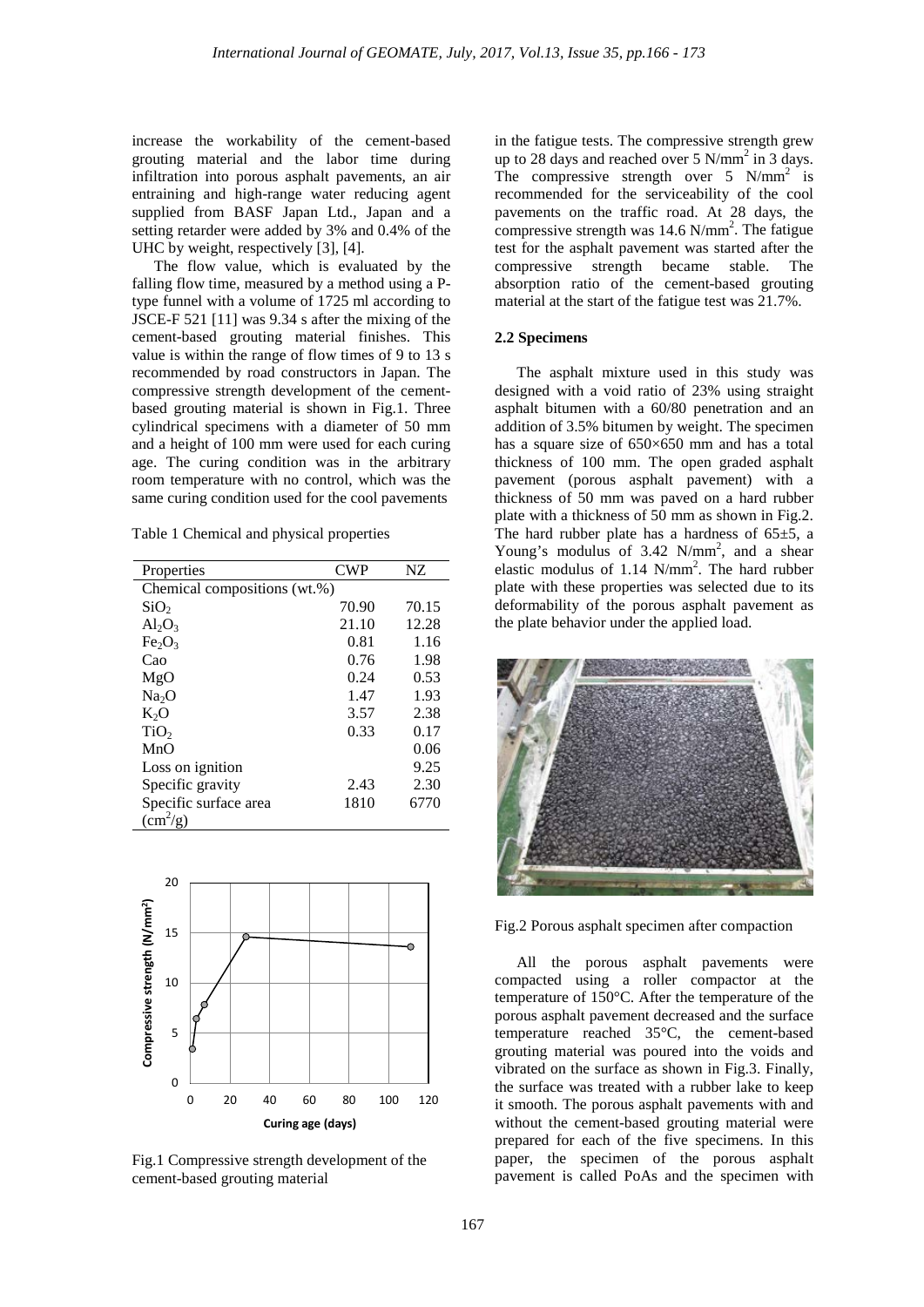the cement-based grouting material is called JGZ.



Fig.3 Cement-based grouting material poured into voids of the porous asphalt specimen

### **2.3 Test method**

The specimen placed in an aluminum mold was fixed in a water tank as shown in Fig.4 and was fully soaked in water at 40°C controlled by an electric heater. When the atmospheric temperature is 30°C in summer, the average temperature of the conventional asphalt pavement is about 40°C in depth [12]. In this test, the water temperature was thus determined as 40°C. The surface of the water tank was covered by styrene form plates except the loading plate area to prevent evaporation and temperature reduction of the water. After keeping the specimen in the 40°C water for 24 h, the fatigue test was started under the fixed-point load. The water level in the tank was kept constant during the fatigue test.



Fig.4 Specimen fixed in a water tank

The size of the loading steel plate was  $150\times60$ mm, which is similar to the contact area (500×200 mm) of the rear tire having a design wheel load specified by Japanese Specifications for Roadway

Bridges [13]. Then, the tire contact pressure is 1 N/mm2 . The maximum load applied was varied basically considering the contact pressure of 1  $N/mm<sup>2</sup>$  as shown in Table 2. Also, the minimum load applied was kept at 0.5 kN. As the loading condition, a sine wave with a frequency of 3 Hz was applied in load control.

Table 2 Contact pressure applied to each specimen

| PoAs     | Contact<br>pressure<br>(N/mm <sup>2</sup> ) | JGZ.     | Contact<br>pressure<br>(N/mm <sup>2</sup> ) |
|----------|---------------------------------------------|----------|---------------------------------------------|
| $PoAs-1$ | 1.00                                        | $J$ GZ-1 | 1.10                                        |
| $PoAs-2$ | 0.90                                        | $JGZ-2$  | 1.00                                        |
| $PoAs-3$ | 0.80                                        | $JGZ-3$  | 0.95                                        |
| $PoAs-4$ | 0.50                                        | $JGZ-4$  | 0.90                                        |
| $PoAs-5$ | 0.40                                        | $JGZ-5$  | 0.80                                        |

The sinking displacement at the loading point was automatically measured at intervals by four linear variable-differential transducers (LVDTs) with a 25 mm capacity attached onto the corners of the loading plate as shown in Fig.5. The acquisition speed of the LVDTs was 1000 Hz so as to measure the maximum and minimum displacements with good accuracy under the repetitious loading. The interval of the data acquisition was 1 min for the PoAs specimens and 10 min for the JGZ specimens.



Fig.5 LVDTs attached onto the corners of the loading plate

In this test, the number of load cycles at fracture for the specimen was defined as the sinking displacement at both 15 mm and 20 mm. This value was considered due to the influence of rutting on the asphalt pavements. The standard maintenance strategies on the highway pavements against such rutting usually adopted the displacement of 15 mm or 20 mm according to the rutting maintenance level, water splash by vehicles, and hydroplaning phenomenon [14], [15]. In this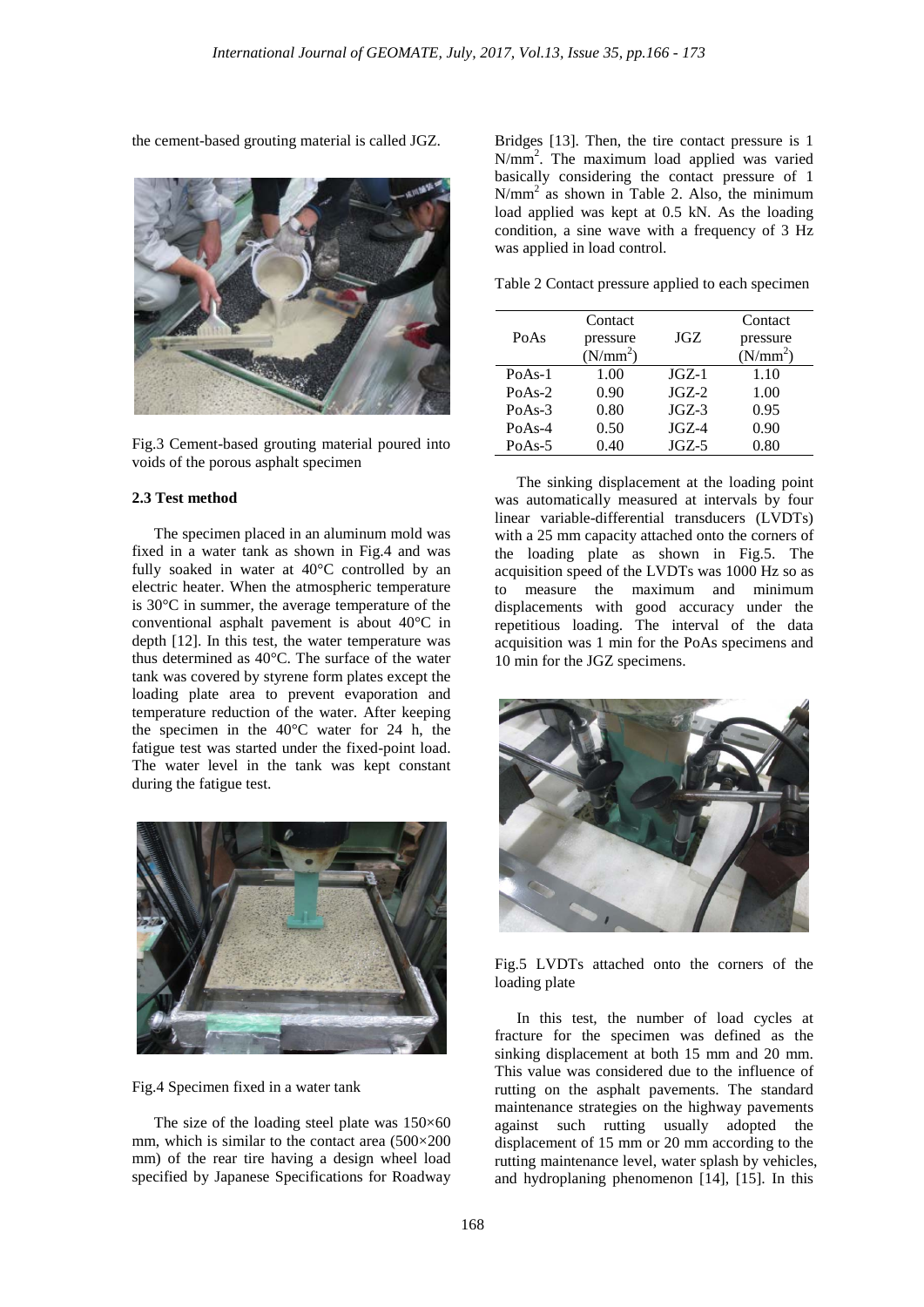study, the specimen did not reach 20 mm in the fatigue tests, and the loading was stopped after 3 million load cycles.

#### **3. RESULTS AND DISCUSSION**

#### **3.1 Fracture condition**

After the fatigue tests, some specimens were cut by a concrete cutter to observe the permanent deformation and the injecting condition of the cement-based grouting material. For example, the fracture conditions of the cut PoAs-1 and JGZ-2 are shown in Fig.6. The loading position shifted downward due to decompressions caused by the breakdown of adhesion between the asphalt binder and the aggregates or the cement-based grouting material. Also, in the surrounding area of the loading position, upheavals appeared due to the lateral flow of asphalt mixture. From Fig.7, it can be confirmed that the cement-based grouting



(a) PoAs-1 specimen



(b) JGZ-2 specimen

Fig.6 Observation of the fracture condition after cutting



Fig.7 Injecting condition of the cement-based grouting material in JGZ-3 specimen

material filled the voids in the porous asphalt pavement.

#### **3.2 Deflection behavior**

The relationship between the sinking displacement at the loading point and the number of load cycles for each specimen is shown in Fig.8. The accelerated loading tests [5], [6] reported that the permanent deformation of asphalt mixtures is divided into three stages: 1) the initial stage of rapid compaction deformation by the loading, 2) the second stage of stable shear deformation due to shear stress, and 3) the third stage of the failure with the rapid increase of deformation. From Figs. 8(a) to (e), the deformation behavior of the PoAs specimens shows the stage 1) and 2). The displacement initially increased due to the compaction of the asphalt mixtures. After that, the behavior quickly changed to the stable deformation following a constant rate increase of the displacement. Before the rapid increase in the failure stage, the displacement reached over 20 mm. The number of load cycles with displacements of 15 mm and 20 mm are expressed in each figure. Figs.8(f) to (j) show the deformation behavior of the JGZ specimens. The displacement of the JGZ-1 specimen rapidly increased just after the loading. This is due to the data acquisition interval of a long-range as 10 min. The JGZ-1 and JGZ-2 reached over the targeted displacement of 20 mm. The JGZ-3 also reached over the targeted displacement of 15 mm. After that, however, the rate of the deformation speed became lower and the displacement did not reach 20 mm before 3 million load cycles. The JZG-4 and JGZ-5 showed lower displacement than the other specimens and behaved to increase stably up to 3 million load cycles. The results of the fatigue tests show that the deformation behavior significantly changed at the contact pressure around  $0.95$  N/mm<sup>2</sup>.

As expected, when the loading level was higher, the deformation speed was higher and the number of load cycles up to the targeted displacement decreased. However, the JGZ specimens, in which the cement-based grouting material was poured into the voids, have the higher fatigue resistance and the lower shear deformation.

# **3.3 Fatigue life**

From Figs.8(a) to (g), all the PoAs specimens and the JGZ-1 and the JGZ-2 specimens reached over the targeted displacement of 20 mm. In contrast, the JGZ-3 specimen did not reach over 20 mm. Hence, the number of load cycles at 20 mm in the JGZ-3 specimen was estimated by the linear approximation method as shown in Fig.9. The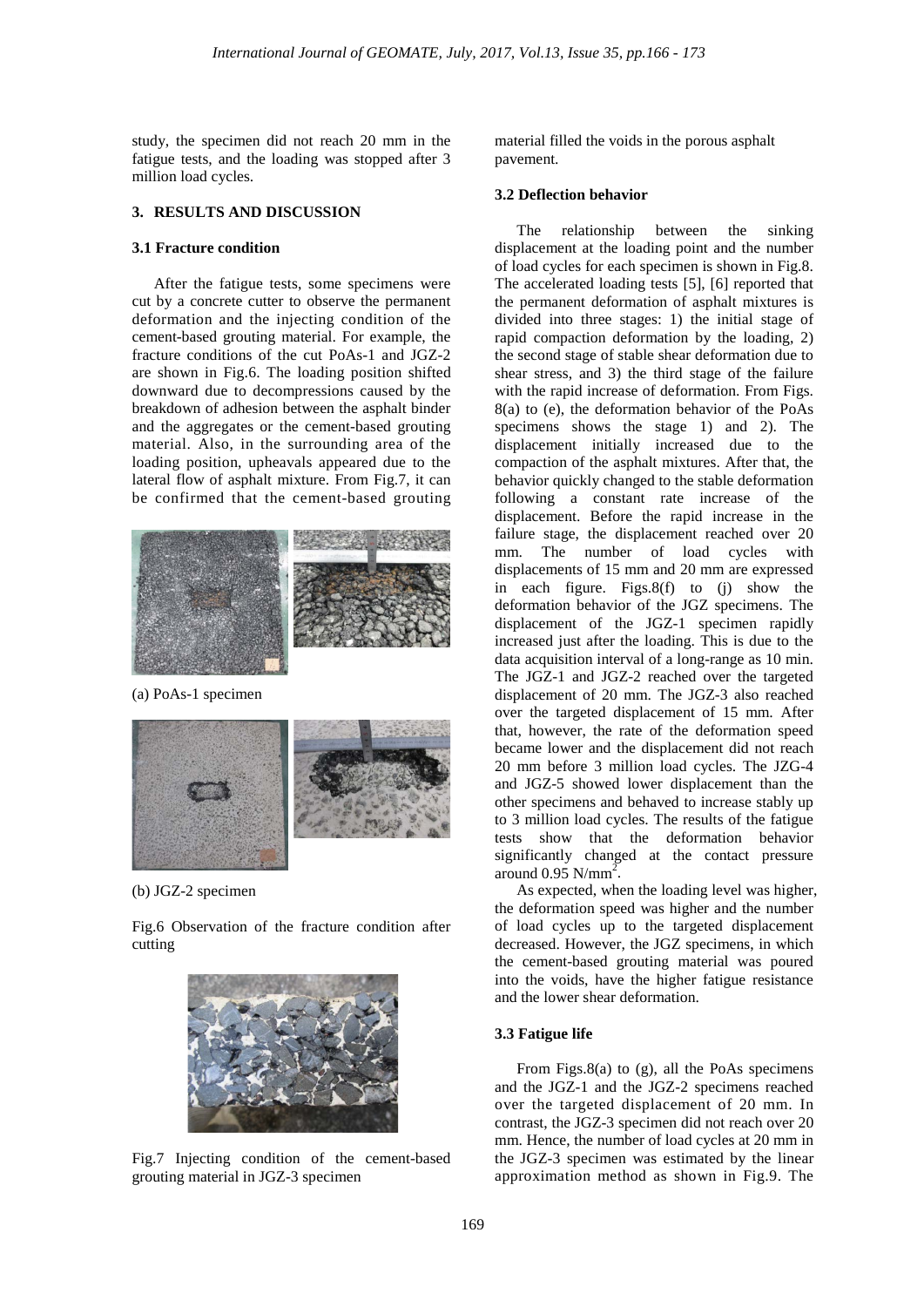

(a) PoAs-1 (Contact pressure  $1.00 \text{ N/mm}^2$ )



(b) PoAs-2 (Contact pressure  $0.90$  N/mm<sup>2</sup>)



 $(c)$  PoAs-3 (Contact pressure 0.80 N/mm<sup>2</sup>)







(h) JGZ-3 (Contact pressure  $0.95$  N/mm<sup>2</sup>)

0 1,000,000 2,000,000 3,000,000 4,000,000

**Number of cycles**



 $\Omega$ 

5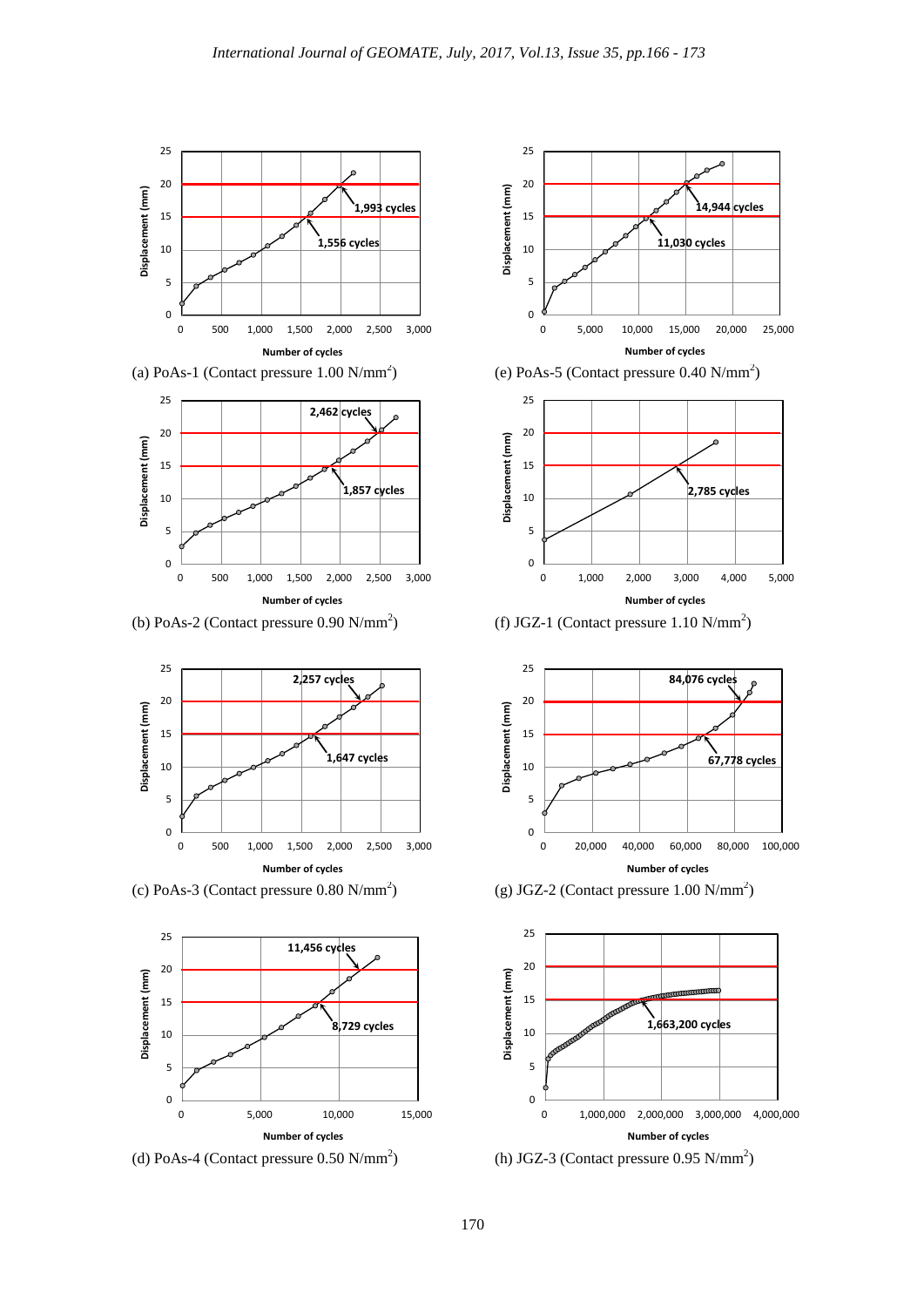

 $(j)$  JGZ-5 (Contact pressure 0.80 N/mm<sup>2</sup>)

Fig.8 Sinking displacement at the loading position and the number of load cycles

number of load cycles at the displacements of 15 mm and 20 mm are listed in Table 3 for the PoAs specimens and Table 4 for the JGZ specimens.

Unfortunately, for the JGZ-4 and the JGZ-5, each displacement was quite lower to estimate the number of load cycles at the targeted displacements of 15 mm and 20 mm. Therefore, both these specimens were excluded from the comparison for the fatigue life.

From the fatigue life shown in Tables 3 and 4, the relationship between the contact pressure and the number of load cycles is plotted in the S-N diagram at each targeted displacement as shown in Fig.10. It can be seen that the data points are linearly plotted in each S-N diagram and the lower contact pressure is the higher fatigue life in the JGZ pavement in comparison with the PoAs pavements. Considering the actual contact pressure from the vehicle tire, the JGZ pavement has a greatly higher fatigue life than the porous asphalt pavement. Those S-N curves can be expressed as follows.

For the targeted displacement of 15 mm,

Porous asphalt pavement:

$$
logN = -1.569\sigma + 4.662\tag{1}
$$



Fig.9 Linear approximation for the number of load cycles at 20 mm in the JGZ-3 specimen

Table 3 Fatigue life of PoAs specimens at each sinking displacement

|          | Contact                          | Fatigue life (cycles) |                 |
|----------|----------------------------------|-----------------------|-----------------|
| Specimen | pressure<br>(N/mm <sup>2</sup> ) | $15 \text{ mm}$       | $20 \text{ mm}$ |
| $PoAs-1$ | 1.00                             | 1,566                 | 1.993           |
| $PoAs-2$ | 0.90                             | 1,857                 | 2,462           |
| $PoAs-3$ | 0.80                             | 1,647                 | 2,257           |
| $PoAs-4$ | 0.50                             | 8,729                 | 11,456          |
| $PoAs-5$ | 0.40                             | 11,030                | 149,44          |
|          |                                  |                       |                 |

Table 4 Fatigue life of JGZ specimens at each sinking displacement

|          | Contact                | Fatigue life (cycles) |                 |
|----------|------------------------|-----------------------|-----------------|
| Specimen | pressure<br>$(N/mm^2)$ | $15 \text{ mm}$       | $20 \text{ mm}$ |
| $JGZ-1$  | 1.10                   | 2,785                 | 3,913           |
| $JGZ-2$  | 1.00                   | 67,778                | 84,076          |
| $JGZ-3$  | 0.95                   | 1,663,200             | 7,120,796       |
| $JGZ-4$  | 0.90                   |                       |                 |
| $JGZ-5$  | 0.80                   |                       |                 |

\*The number of load cycles estimated by liner approximation.

$$
JGZ\text{ parameter:}\n\log N = -17.844\sigma + 22.974
$$
\n(2)

For the targeted displacement of 20 mm, Porous asphalt pavement:

$$
logN = -1.590\sigma + 4.807\tag{3}
$$

JGZ pavement:

$$
log N = -20.532\sigma + 25.997\tag{4}
$$

where,  $\sigma$  is the contact pressure (N/mm<sup>2</sup>).

At the contact pressure of  $1.0 \text{ N/mm}^2$ , which is the rear tire contact pressure specified by Japanese Specifications for Roadway Bridges [13], the fatigue life of the JGZ pavement is about 40 times longer than that of the porous asphalt pavement.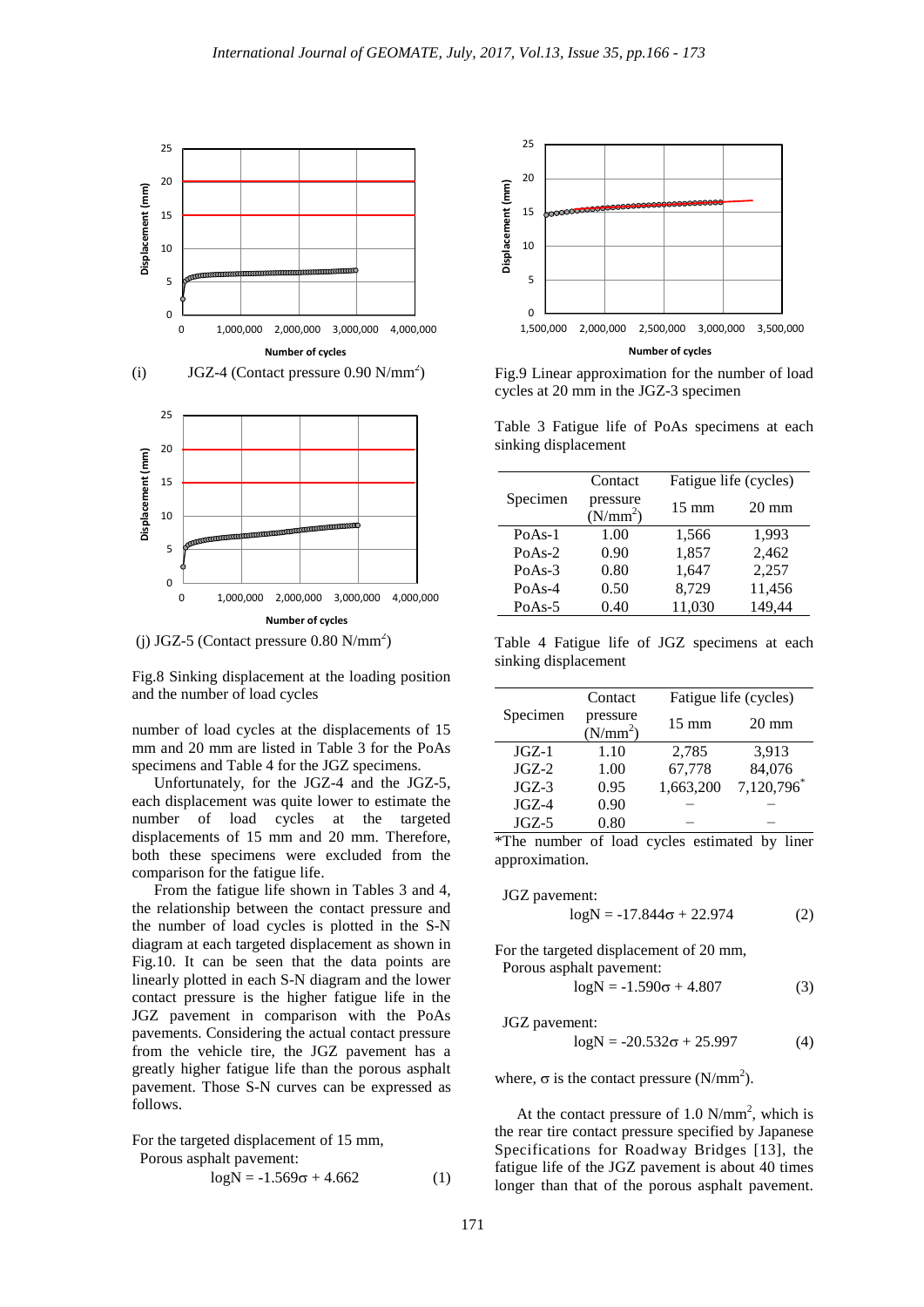

(a) Fatigue life at the sinking displacement of 15 mm



(b) Fatigue life at the sinking displacement of 20 mm

#### Fig.9 Contact pressure and fatigue life

From the results of the previous and present studies, it can be said that the JGZ pavement has the surface temperature reducing function and the higher fatigue resistance in comparison with the conventional porous asphalt pavement.

## **4. CONCLUSIONS**

In this study, the fatigue tests under the fixedpoint load were carried out to evaluate the fatigue life of the surface temperature reducing pavement developed by the authors. The main conclusions are as follows:

- (1) In water at 40°C, the displacement at the loading point in the porous asphalt pavements rapidly increased up to the targeted displacement.
- (2) The surface temperature reducing pavements, JGZ pavements, have a better deformation behavior than the porous asphalt pavements. At the contact pressure lower than 0.95

N/mm2 , the deformation behavior increased gradually and did not reach the targeted displacement before 3 million load cycles.

(3) For both the targeted displacements of 15 mm and 20 mm, the fatigue life can be represented by the S-N curve for each pavement. This suggests that the surface temperature reducing pavement has considerably higher resistance to the fatigue in water at 40°C. In the future research work, the fatigue tests of the surface temperature reducing pavement will be conducted with different water temperatures.

#### **5. ACKNOWLEDGEMENTS**

The first author wishes to acknowledge the financial support of JSPS KAKENHI (Grant Number JP 16K06451), Japan. The authors are also grateful to BASF Japan Ltd. for supplying the chemical admixture.

#### **6. REFERENCES**

- [1] Santamouris M, "Using cool pavements as a mitigation strategy to fight urban heat island-A review of the actual developments", Renewable and Sustainable Energy Reviews, Vol. 26, 2013, pp. 224-240.
- [2] Qin Y, "A review on the development of cool pavements to mitigate urban heat island effect", Renewable and Sustainable Energy Reviews, Vol. 52, 2015, pp. 445-459.
- [3] Higashiyama H, Sano S, Nakanishi F, Takahashi O, Tsukuma S, "Field measurements of road surface temperature of several asphalt pavements with temperature rise reducing function", Case Studies in Construction Materials, Vol. 4, 2016, pp. 73- 80.
- [4] Higashiyama H, Sano S, Nakanishi F, Sugiyama M, Takahashi O, Tsukuma S, "Effect on surface temperature reduction of asphalt pavements with cement-based grouting materials containing ceramic waste powder", Int. J. of Civil, Environment, Structural, Construction and Architecture Engineering, Vol. 10, No. 8, 2016, pp. 1014- 1020.
- [5] Zhou F, Scullion T, Sun L, "Verification and modeling of three-stage permanent deformation behavior of asphalt mixes", J. of Transportation Engineering, ASCE, Vo. 130, No. 4, 2004, pp. 486-494.
- [6] Xu Y, Sun L, "Study on permanent deformation of asphalt mixes by single penetration repeated shear test", Procedia-